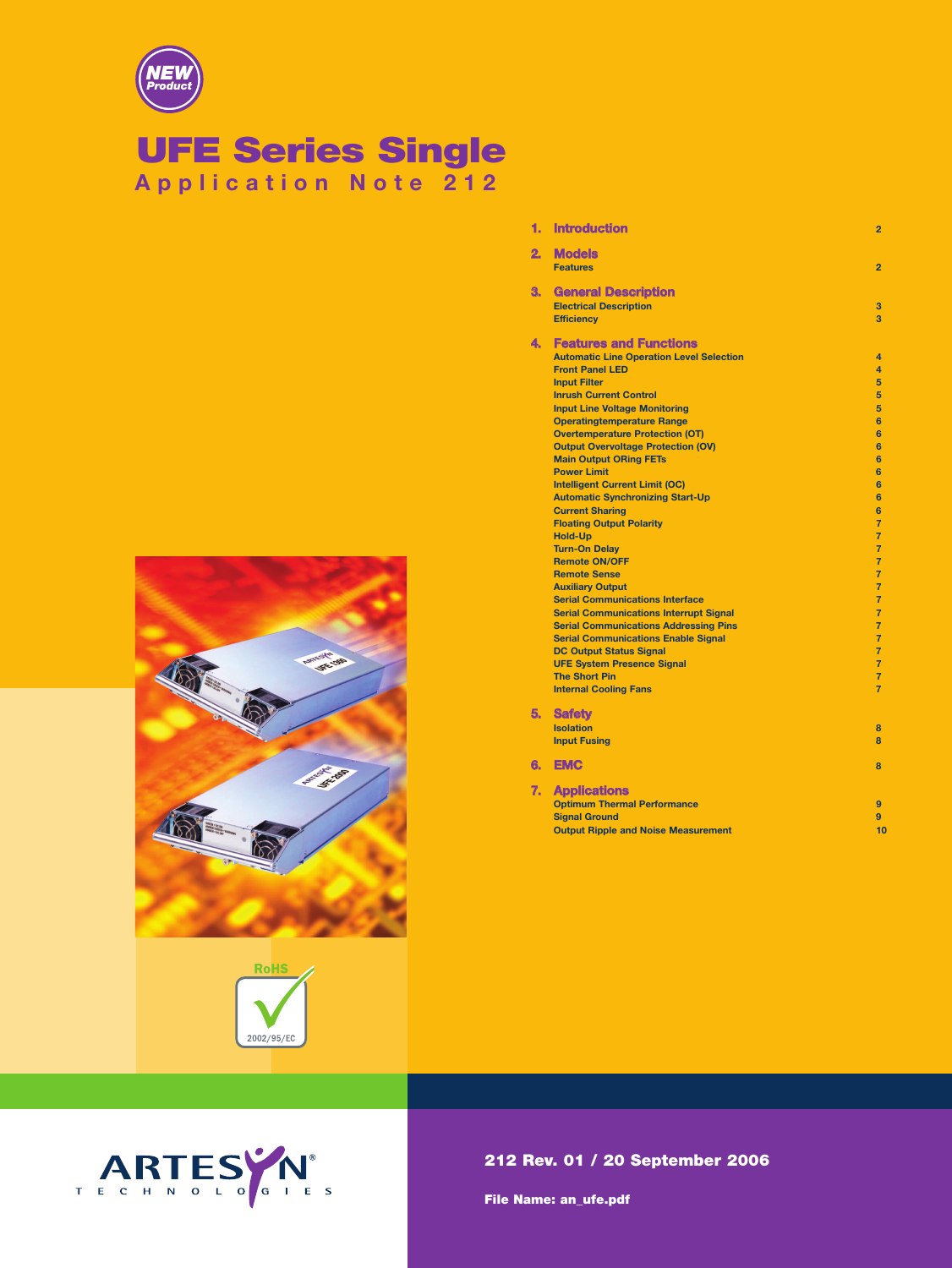## **1. Introduction**

This application note describes the features and functions of Artesyn Technologies' UFE series of front-end power supplies. The UFE series is designed to draw wide range input power from 88 Vac to 276 Vac and provide flexible (variable), isolated, floating, powerlimited output in two configurations, 24 V and 48 V. Each configuration provides an auxiliary output of 11 V at 250 mA. The UFE series also includes automatic-regulating fans for self-cooling. Automatic regulation of the cooling fans mean getting the quietest possible operation while at the same time maximizing fan life. The UFE series is designed for operation over a wide temperature range, from –33 ºC to + 70 ºC. All UFE models are fully protected against output overvoltage, output overcurrent, output undervoltage, and overtemperature. Standard features include remote ON/OFF and I2C serial communications OR PMBus serial communications for control and monitoring.

The series is intended for use in the telecommunications applications and complies with the following standards:

ESD Air/Contact: EN61000-4-2; severity level 3 Surge: EN61000-4-5; severity level 3 Fast Transients: EN61000-4-4; severity level 3 Flicker: EN61000-3-3 Radiated Immunity: EN61000-4-3; severity level 3 Conducted Immunity: EN61000-4-6; severity level 3 Voltage Dips and Sags: EN61000-4-11 Conducted EMI: EN55022 Class B

# **2. Models**

The UFE series consists of 4 models, listed in Table 1.

| <b>RATED</b><br><b>OUTPUT</b><br><b>POWER</b> | <b>OUTPUT</b><br><b>VOLTAGE</b><br><b>VOUT (MIN)</b> | <b>OUTPUT</b><br><b>VOLTAGE</b><br><b>VOUT (MAX)</b> | <b>OUTPUT</b><br><b>CURRENT</b><br>(MIN.) | <b>POWER</b><br><b>LIMIT</b><br>$+15\%/0\%$<br>$\geq$ VOUT (MIN) | <b>LINE RANGE</b><br><b>AT TURN ON</b><br><b>(AUTO</b><br><b>RANGING)</b> | <b>OPERATING</b><br><b>LINE RANGE</b> | <b>CURRENT</b><br><b>LIMIT</b><br>(VOUT) <<br><b>VOUT (MIN)</b> | <b>MODEL</b><br><b>NUMBER</b> |  |
|-----------------------------------------------|------------------------------------------------------|------------------------------------------------------|-------------------------------------------|------------------------------------------------------------------|---------------------------------------------------------------------------|---------------------------------------|-----------------------------------------------------------------|-------------------------------|--|
| <sup>12</sup> C Serial Communications Type    |                                                      |                                                      |                                           |                                                                  |                                                                           |                                       |                                                                 |                               |  |
| 1300 W                                        | 42 V                                                 | 57 V                                                 | 0 A                                       | 1300 W                                                           | 88-140 Vac                                                                | 88-264 Vac                            | 33 A                                                            | UFE2000-96S48CJ               |  |
| 2000 W                                        | 42 V                                                 | 57 V                                                 | 0 A                                       | 2000 W                                                           | 150-264 Vac                                                               | 176-264 Vac                           | 52 A                                                            |                               |  |
| 1300 W                                        | 21 V                                                 | 28.5 V                                               | 0 A                                       | 1300 W                                                           | 88-264 Vac                                                                | 88-264 Vac                            | 65 A                                                            | UFE1300-96S24CJ               |  |
| <b>PMBus Serial Communications Type</b>       |                                                      |                                                      |                                           |                                                                  |                                                                           |                                       |                                                                 |                               |  |
| 1300 W                                        | 42 V                                                 | 57 V                                                 | 0 A                                       | 1300 W                                                           | 88-140 Vac                                                                | 88-264 Vac                            | 33 A                                                            | UFE2000-96S48PJ               |  |
| 2000 W                                        | 42 V                                                 | 57 V                                                 | 0 A                                       | 2000 W                                                           | 150-264 Vac                                                               | 176-264 Vac                           | 52 A                                                            |                               |  |
| 1300 W                                        | 21 V                                                 | 28.5 V                                               | 0 A                                       | 1300 W                                                           | 88-264 Vac                                                                | 88-264 Vac                            | 65 A                                                            | UFE1300-96S24PJ               |  |

#### **Table 1 - UFE Series Models**

#### **RoHS Compliance Ordering Information**



#### **Features**

- Auto ranging input limits the output power based on line voltage at turn on.
- Self contained cooling with linear fan speed control for extended fan life and quiet operation.
- Auxiliary voltage at 11 V +/- 15%, 2.875 W.
- Adjustable output voltage by serial communications, 10-bit resolution.
- Output voltage droop or active current sharing, selected by serial communications.

• Remote ON/OFF by discrete signal or serial communications.

- Output or-ing FET's, functionally verified by serial communications.
- Serial communications watch dog timer, selectable.
- Default turn on configuration can be changed by serial communications.
- User accessible EEPROM up to 175 bytes available in standard model, 431 bytes available with optional EEPROM.
- Floating and isolated output voltage allows positive or negative polarity operation.
- Power limit.
- Brick wall, pulsating Current Limit 0.200 s on/1.80 s off repeat limits damaging current levels duration.
- Automatic start up synchronization for parallel operation.
- 20 ms hold up.
- Fault code front plate LED allows quick visual assessment of status.
- High power density, > 22 W/in3
- High efficiency topology, typically 89% at full load, up to 91%.
- Compatible with Artesyn Lead-Free and RoHS roadmaps.
- No minimum load requirement.
- Fixed switching frequency.
- Overtemperature protection (OTP).
- Input under/overvoltage lockout protection (UVLO/OVLO).

\*PMBus™ is a trade mark of the System Management Interface Forum, Inc.

File Name: an\_ufe.pdf Rev: 20 Sept 2006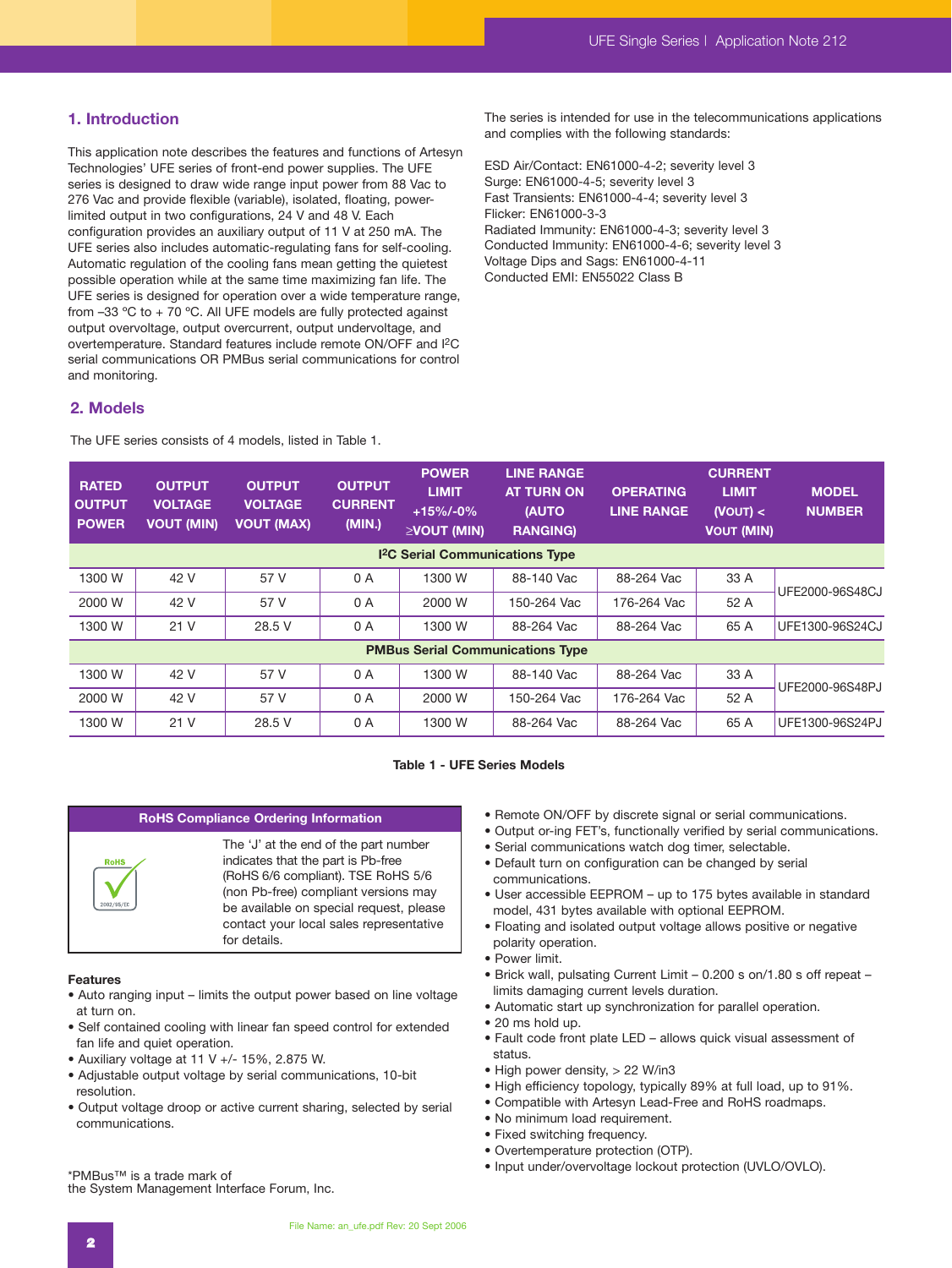# Application Note 212

# **3. General Description**

#### **3.1 Electrical Description**

A block diagram of the UFE series is shown in Figure 1. Improved levels of efficiency are achieved by the use of ORing FETs instead of diodes.

AC-DC conversion is achieved with a PFC continuous mode boost front-end and interleaved two-switch forward topology. Power is transferred magnetically across the isolation barrier via isolating power transformers. All models have specialized control circuitry for ORing FET control. The functionality and health of these ORing FETs can be tested via serial communications.

The main power output of a UFE series supply is adjustable via serial communications. The adjustment range is 42 V to 57 V for the UFE2000 models, and 21 V to 28.5 V for the UFE1300 models. The adjustment resolution is 10-bit and accuracy over all operating conditions is 0.5%. The main power output of a UFE series supply can also operate with droop mode current sharing or active mode current sharing. This output is also floating, which means that the output can be either positive or negative polarity. This output also includes a full 20 ms hold-up, stand alone.

The UFE series includes an auxiliary output at 11 V +/- 15% at 250 mA. This output can be used for many different purposes and is capable of being paralleled with other UFE auxiliary outputs. Many primary and secondary operating and performance parameters can be monitored or adjusted via the serial communications interface. The two options available for serial communications are I2C or PMBus™. Full details are available in the respective application notes.

The UFE series is fitted with internal cooling fans as well as internal EMI filtering. The cooling fans provide maximum life by regulating speed as necessary to meet cooling requirements. These fans are fully capable of providing all of the cooling needs of the UFE series up to 70 °C. The UFE series also self-protects against thermally related damage by disabling power conversion if internal temperatures get above the safe operating level. Recovery is automatic when temperatures have returned to safe operating level again.

The UFE series is fitted with internal EMI filtering. This filter is capable of enabling the UFE series to pass Class B limits for conducted emissions and when combined with the recommended external components, Class B radiated emissions can be achieved.



**Figure 1 - UFE Series Converter Block Diagram**

#### **3.2 Efficiency**

The efficiency of the UFE series supply will vary over the complete range of operating conditions. Figure 2 illustrates some typical efficiency curves under varying conditions for a UFE2000 series supply. Please note that at 110 Vac the power limit is reduced to 1300 W.



**Figure 2 - Typical UFE2000 Efficiency Curves**

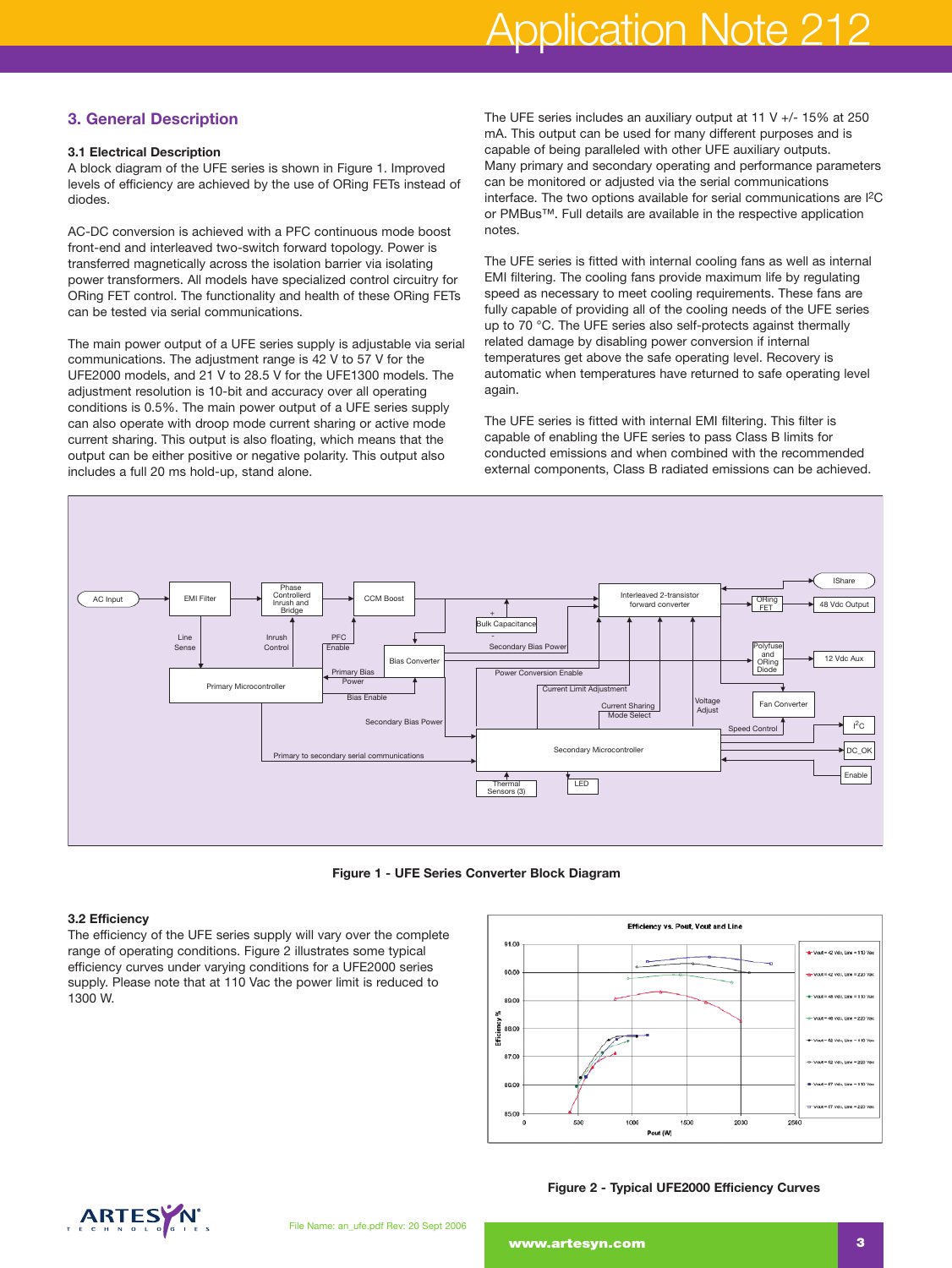# **4. Features and Functions**

#### **4.1 Automatic Line Operation Level Selection**

The UFE series will automatically select an appropriate output power limit point based on line voltage at first power up. The Primary side microprocessor measures the line voltage 150 ms after line voltage is present and then makes the selection of whether the operation will be wide line (WL, 88 V to 264 V) or high line only (HL, 176 V to 264 V). If the line voltage reading is below 140 V at the time of this measurement, the operation of the supply will behave accordingly and limit the output power of the supply as necessary. Line voltage must be over 150 V to guarantee high line operation only. Full power from the UFE2000 series can only be achieved with high line selection and operation. This line selection decision is made each time the UFE series supply powers up initially. While the front panel LED is illuminated, this decision is permanent and can only be redetermined after the LED goes out.

#### **4.2 Front Panel LED**

The single tri-color LED on the front panel of a UFE supply is used for many purposes. This LED has the capability to relay information about the status of the supply by a specialized blink code. If everything is OK and power conversion is active, this LED is green. If this LED is solid amber, then power conversion is not active. For details on the blink codes refer to Table 2.

| <b>LED BEHAVIOUR</b>                                                              |                                                     | <b>CAUSE</b>                                                                                                               |  |  |
|-----------------------------------------------------------------------------------|-----------------------------------------------------|----------------------------------------------------------------------------------------------------------------------------|--|--|
|                                                                                   | *NOTE, BLINK RATE IS 250 ms PER COLOUR OR OFF STATE |                                                                                                                            |  |  |
| Steady green                                                                      |                                                     | Power conversion is active all parameters normal                                                                           |  |  |
| *Blinking green/off                                                               |                                                     | I <sup>2</sup> C watchdog timer has timed out (No messages for 45 s.<br>If watch dog is enabled, watch dog is default off) |  |  |
| *Blinking <b>amber/green</b> steady current<br>limit is 200 ms green, 1.8 s amber |                                                     | The unit is in pulsating current limit, 200 ms enabled,<br>1,8 s disabled                                                  |  |  |
| *Blinking amber/green                                                             |                                                     | The ac line is low and power conversion will cease if<br>voltage goes any lower. (1.5 s repeat)                            |  |  |
| *Blinking amber/green                                                             |                                                     | Thermal unit warning, unit may shut down soon<br>(2 s repeat)                                                              |  |  |
| *Blinking amber/green                                                             |                                                     | Thermal ambient warning, unit may shut down soon<br>$(2.5 s$ repeat)                                                       |  |  |
| *Blinking amber/green                                                             |                                                     | 12 V-Aux is below 10 V or above 14 V (3 s repeat)                                                                          |  |  |
| *Blinking amber/green                                                             |                                                     | The fan converter is bad and is putting out too little or<br>too much voltage for the fans (3.5 s repeat)                  |  |  |
| Steady amber                                                                      |                                                     | Power conversion is disabled for any reason except OT or OV                                                                |  |  |
| *Blinking amber/off                                                               |                                                     | Thermal fault (OT), unit will turn off until cool enough to<br>to turn back on                                             |  |  |
| *Blinking amber/off                                                               |                                                     | Overvoltage (OV), the unit is latched off due to an OV<br>condition on it's output (1.5s repeat)                           |  |  |
| *Blinking amber/red                                                               |                                                     | Output OR-ing FET test failed                                                                                              |  |  |
| Steady red                                                                        |                                                     | PFC is bad, unit will be turning off very soon                                                                             |  |  |
| *Blinking red/off                                                                 |                                                     | Line is above 285 Vrms $\pm 3\%$ (416 V peak). Unit will not<br>shut down because of this, but will not turn on if true    |  |  |

**Table 2 - Front Panel LED Details**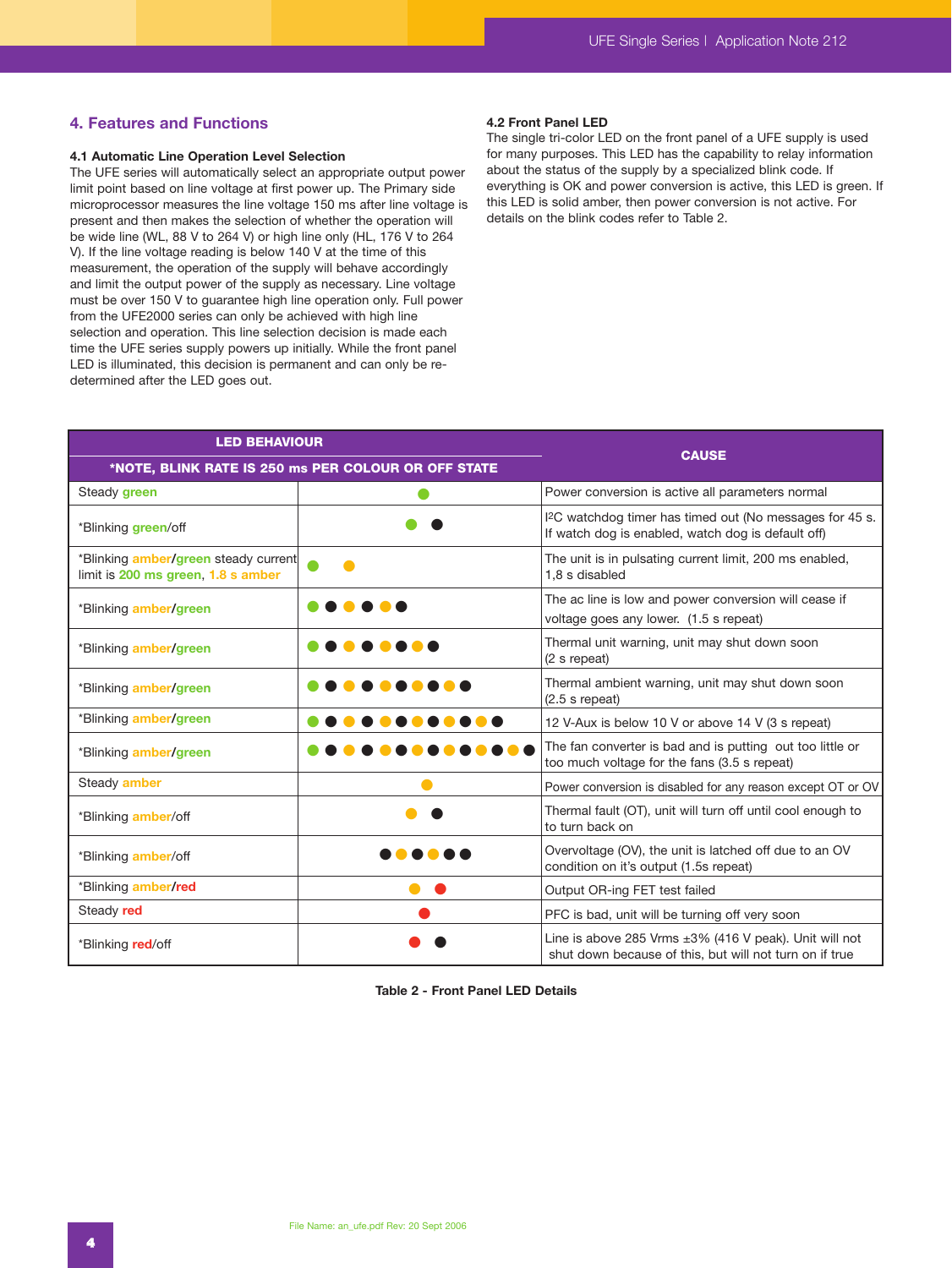# Application Note 212

#### **4.3 Input Filter**

The UFE series of power supplies is designed to pass stand-alone class B conducted emissions. System design can enhance or degrade this performance. It is recommended to add the suggested components and follow the suggested guidelines in Section 6 to help increase successful implementation with desired conducted as well as radiated performance.

#### **4.4 Inrush Current Control**

Inrush current is controlled with the primary side microcontroller and two SCR's. The SCR's form part of the full wave line voltage rectifier. At start up, the SCR's are gradually phased on until they are enabled at the peak of the AC line. Subsequently, they are commanded on all of the time and act like standard rectifier diodes. At that point, the PFC boost circuit is enabled and the bulk capacitors are charged the rest of the way to 400 V using the soft start of the PFC boost controller. The boost soft start results in a peak inrush current of 55 A maximum, for one line cycle. Figures 3 and 4 illustrate the typical inrush process stages.



**Figure 3- Typical Stages of the Inrush Process.**



**Figure 4 - Zoom In of the End of a Typical Inrush Process**

Note that there is also approximately 3.2 uF of internal EMI filter Xcapacitance placed in front of the line rectifying SCR's. The 1.0 A2·s rating in the general specification is intended to apply to the charging of this capacitance. Figure 5 illustrates an example input current waveform due to the initial AC power application to the X-capacitors before the inrush process begins. The test setup that produced this example waveform consisted of Elgar equipment model numbers SW 5250M, SW 5250S, and SW PDU and 200 inches of 12 AWG cabling from the output of the Elgar to the input of the UFE power supply. Input voltage was set to 264 Vrms, and power was applied at the peak of the sine wave. With this setup, the measured I2C was about 0.082 A2·s, with a peak amplitude of 82.4 A and a duration of 70.4 µs.



**Figure 5 - Input Current Before the Inrush Process at Power Application Due to EMI Filter X-Capacitance**

#### **4.5 Input Line Voltage Monitoring**

The AC line input to the UFE series supply is closely monitored by the primary side microcontroller. If the line voltage is above 285 Vrms ±3% at start-up, the UFE series converter will not enable power conversion. A blinking red front panel LED will display this. Status of this can also be obtained over serial communications. This does not mean that voltages higher than 285 Vrms can't damage the UFE series. The first part to fail will be the line to line MOV. The voltage that the part can handle is temperature related because it depends on the part dissipation as it starts to leak at higher input voltages than specified. The component specification states that the part can handle 276 Vrms continuous at 85 ºC. More if the temperature is lower. Beyond that the input voltage will eventually cause the bulk capacitors to peak charge. By 318 Vrms, the bulk capacitors can be peak charged to their rating of 450 Vdc, but before that happens there will be significant line current distortion near the peak of the AC line waveform.

If the line voltage is below 180 V (HL operation) or 90 V (WL operation) the unit will warn of the low line condition by LED (section 4.2) and serial communications, but power conversion will continue down to the undervoltage lockout (power down) voltage specified.

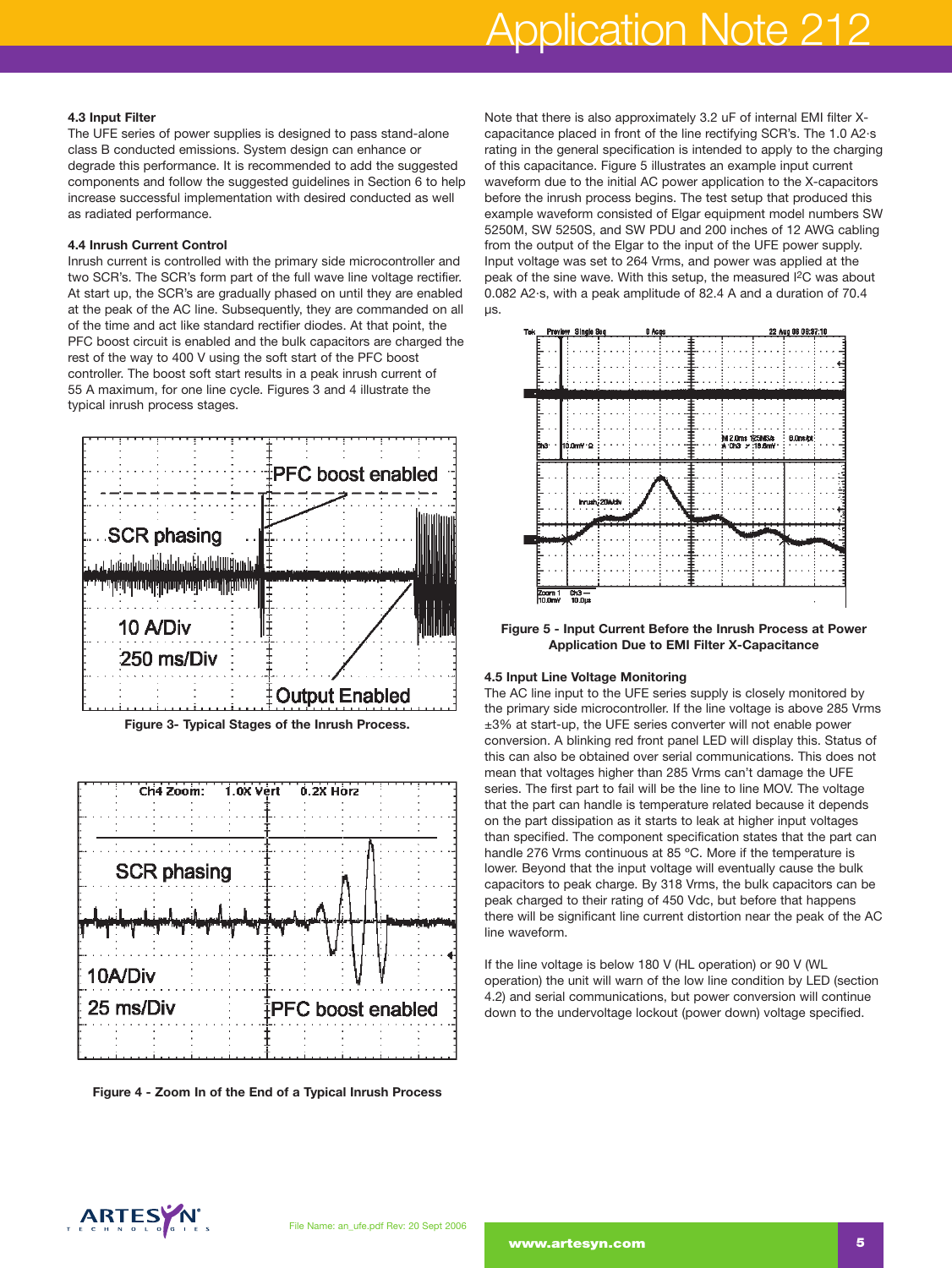#### **4.6 Operating Temperature Range**

The UFE series is designed to operate from  $-33$  °C to  $+55$  °C, with an extended operating range from –40 °C to 70 °C. Some derating requirements must be met, depending on output voltage, above 55 °C. See Section 7.1 for details. When the turn on temperature is below –15 °C the supply will enter a cold start mode of operation. While in the cold start mode of operation, the output voltage is limited to 48 V or below for the UFE2000 models, and 24 V or below for the UFE1300 models. On the UFE2000 models, the power limit point will be forced to 1300 W. The discrete DC-OK-L will also be high (+5.0V) to indicate that it is not OK to load the supply fully. After the internal circuitry has reached an acceptable level for full function within specifications, the cold start mode will end and power conversion will return to normal start-up default. The discrete DC-OK-L will also go low (0 V) at this point, indicating that the output of the supply is ready for loading. The time that cold start mode is enabled at start up depends on initial loading. The more the loading the quicker the unit will get out of the cold start mode. The maximum amount of time a unit will spend in cold start is limited to 15 minutes by an internal timer.

#### **4.7 Overtemperature Protection (OT)**

There are three internal sensors inside each UFE supply. One sensor monitors the internal ambient temperature, and two sensors monitor the two hottest internal heat sinks. If any one of these three sensors exceeds the pre-determined limit power conversion will cease for the main UFE output, not the auxiliary output. Because the fans are powered from the main output, they will turn off as well. Power conversion will remain disabled until temperatures reach an acceptably safe level again. Restoration of power conversion is automatic.

#### **4.8 Output Overvoltage Protection (OV)**

Overvoltage is controlled by both hardware and software in the UFE series of supplies. The hardware OV trip is set to 63 V on the UFE2000 models and 31.5 V on the UFE1300 models. The software OV trip point is set to 60 V on the UFE2000 models and 30 V on the UFE1300 models. The hardware OV trip is immediate, while the software OV trip has a 100 ms timer before engaging power conversion shutdown. This is done to ensure SELV protection.

The OV power conversion shutdown is latching after 1 retry. An OV condition will cause power conversion to cease. After 4 seconds, power conversion will resume. If the OV condition is still present, power conversion will cease until the UFE is reset by either toggling the discrete enable pin, toggling input power, or toggling enable by serial communications. If the OV condition is not still present after the 4 seconds, power conversion will continue normally. Ten seconds after the first OV condition, the retry process is reset and the UFE will attempt another retry after 4 seconds if an OV occurs again.

#### **4.9 Main Output ORing FETs**

To gain better efficiency, the use of ORing FETs has been implemented. The ORing FET control circuitry is designed to provide reverse current protection in a minimum amount of time for supply protection. The functionality and health of this circuitry can be tested in a 2N redundant system via serial communications interface. In a redundant system, the ORing FET test disables power conversion for 1 second. If the ORing FETs are functioning properly, they will be disabled and the UFE supply will begin regulating its internal voltage before the ORing FET at a slightly lower voltage than the common output bus. If this is not the case, then the ORing FET is not functioning properly. The results of the test are available via serial communications as well as by the red/amber blinking LED on the front cover.

#### **4.10 Power Limit**

The UFE series of power supplies incorporate the use of power limit, in addition to current limit. The output power of a UFE supply will provide at least the rated power, and up to 115% of the rated output power at any voltage setting. What this means is that the output of the supply will make adjustments as necessary to the output in order to provide the power the load is demanding. If the load is 40 A, for a 2000 W UFE, then the possible output voltage can drop as low as 50 V. If the load is 45 V, then the output current can go at least as high as 44.5 A without engaging current limit.

#### **4.11 Intelligent Current Limit (OC)**

Current limiting is controlled by both hardware and software in the UFE series. The hardware is very fast and controls the output of the supply directly. The software is capable of observing that the unit is in a current limit condition and can disable power conversion to limit the energy delivered. In order for power conversion to be disabled, the output voltage of the supply must drop below a UV threshold. For a UFE 2000 I2C model, this UV threshold is 41 V. For a UFE 2000 PMBus™ model, the default threshold is 41 V but is variable down to 15 V. For the UFE 1300 models, this default threshold is 20 V.

Once this UV threshold is exceeded, and the current limit hardware indicates an active current limit condition, power conversion will continue providing maximum current for only 200 ms. After this delay, and the condition is still true, power conversion will be disabled for \*up to 1.8 s. Then the process repeats until the UV or OC condition is removed. See Section 4.12.

#### **4.12 Automatic Synchronizing Start-Up**

It may be possible under certain conditions that multiple, paralleled UFE's be required at the time of start up to power large loads. It may also be possible that a single UFE not be able to power the system load at power up by itself. Due to these possibilities, the UFE series supplies are capable of detecting the output voltage of other paralleled supplies. If one UFE happens to power up faster than others in a paralleled system, and can't provide 100% of the output power, it will enter into smart current limiting cycle. As soon as another UFE enables power conversion, the first UFE will see that and cut off the 1.8 s off timer and enable it's output right away. This will synchronize the two units. If two supplies aren't enough to power the system load, they will repeat current limiting on a synchronized cycle, until another unit is inserted into the system.

#### **4.13 Current Sharing**

Two modes of current sharing are available, active and droop. Droop mode current sharing simply requires that the outputs of multiple UFE supplies be tied together. The down side to this mode of operation is that the output voltage varies by load, the higher the load, the lower the voltage. The slope of this variance is 80.6 mV/A +/- 3% from 10 A to power limit for the UFE2000 models, and 40.3 mV/A +/- 3% for the UFE1300 models.

Active current sharing doesn't exhibit this droop behavior, however it's use requires the tying together of the discrete Ishare control pin between all paralleled UFE supplies. Active current sharing mode is also the only mode where an adjustment to output voltage can be predicted accurately because of the independence from loading on voltage.

Active mode current sharing is the factory default mode for the UFE1300 models, and droop mode is the factory default for the UFE2000 models. The selection of which mode to use is made via serial communications, and the default mode can be changed. The accuracy of both modes of current sharing is 15% max defined by Equation 1.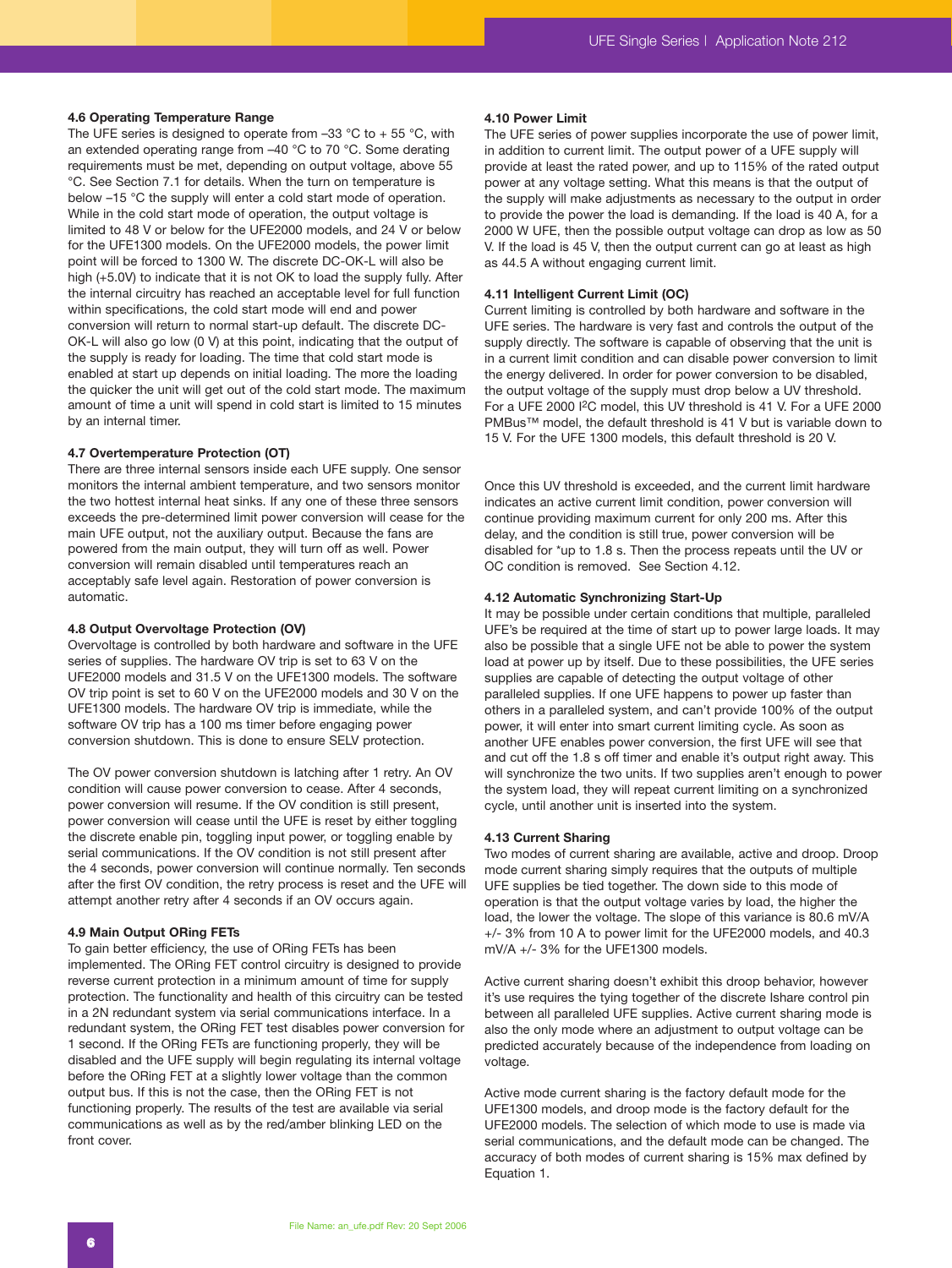# $(I_{\rm unit1} - I_{\rm unit2})/I_{\rm limit}$  •  $100$ <br>n 1 - Current Sharing Accuracy cal

#### **Equation 1 - Current Sharing Accuracy calculation**

The difference of output current between any two supplies operating in parallel does not exceed 15% of the rated current limit, from 0 A load to 110% of maximum load**.**

#### **4.14 Floating Output Polarity**

The main power output of a UFE series supply is floating, which means that the polarity can either be positive or negative with respect to signal ground. All control circuitry is referenced to signal ground.

#### **4.15 Hold-Up**

The UFE series includes a full 20 ms of hold-up time on the main power output. The hold-up time is defined down to 45 V on the UFE2000 series and down to 24 V on the UFE1300 series.

#### **4.16 Turn-On Delay**

Due to inrush control and programmed internal delays, it can take up to 5 seconds from the time line voltage is present to the time output power conversion is enabled and within regulation.

#### **4.17 Remote ON/OFF**

The main output can also be disabled and enabled via serial communications and/or discrete signal pin. The discrete signal pin is referred to as PS-EN for the I2C models and CONTROL for the PMBus™ models. For the I<sup>2</sup>C models, the polarity is fixed and the power supply will enable power conversion when this pin is pulled to signal ground. For the PMBus™ models, the polarity of this pin is default active low and its use is required. However, over the PMBus™ it is possible to change the polarity of this pin as well as require it's use or not. See the respective application notes for further details.

#### **4.18 Remote Sense**

Remote sense is provided to compensate for distribution losses of up to 0.5 V. It is not necessary but it is recommended that these lines be connected at a common load point between paralleled UFE's for best current share performance.

#### **4.19 Auxiliary Output**

The UFE series includes an auxiliary output at 11 V +/- 15% at 250 mA. ORing all paralleled auxiliary outputs together can achieve control circuit bias power redundancy. This can provide a means of serial communication to a non-responsive power conversion, paralleled UFE in a system, for purposes of interrogation if possible.

#### **4.20 Serial Communications Interface**

Two possible serial communications are provided, I2C or PMBus™. Although the default settings are designed so that no serial interface is required for operation, in order to get all available functionality from the UFE series. Please refer to respective application notes for details.

#### **4.21 Serial Communications Interrupt Signal**

The PMBus™ serial communications interface uses the SMBALERT# signal pin for alerting the host as necessary. Details are in the PMBus™ application note as well as the PMBus™ specification.

#### **4.22 Serial Communications Addressing Pins**

The discrete pins [PS-ID3:PS-ID0] are used to set up a UFE's address on the serial bus. Complete details are provided in the Application Notes 210 and 211.

#### **4.23 Serial Communications Enable Signal**

As a troubleshooting aid, the UFE series has included a serial communications enable signal. This signal is referred to as I2C-En-H for the I<sup>2</sup>C model UFE's, and Comm-En-H for the PMBus™ model UFE's. This signal is pulled up to +5.0 V internally so that serial communications is default enabled. If UFE serial communications is suspected of locking the serial bus, this signal can be driven low (0.0 V) to cause a serial communications hardware reset. While this signal is low, the serial communications hardware is isolated by FETs from the bus.

#### **4.24 DC Output Status Signal**

The DC-OK-L signal provides indication that power conversion on the main power output is enabled and within specification limits. If this signal is low then power can be supplied by the UFE. If the signal is high, then there may be something wrong or the supply is waiting before pulling the signal low. Serial communications can be used for inquiry into why the signal is high.

#### **4.25 UFE System Presence Signal**

The Present-L signal simply provides indication that a UFE has been inserted into the system. When a UFE is inserted into a system, this signal pin will be at signal ground, capable of pulling low a signal that may present.

#### **4.26 The Short Pin**

For purposes of hot plugging, a short pin is provided. This pin is the last to mate and the first to break electrical connection. This pin is directly tied to the secondary microcontroller. In order for power conversion to proceed, this pin MUST be tied to signal ground on the mating system connector.

#### **4.27 Internal Cooling Fans**

Two internal cooling fans are installed in each UFE series power supply. These fans are capable of sufficiently cooling the UFE supply up to ambient temperatures of 55 °C over all operating conditions above 48/24 V output voltages. Some derating is required from 55 °C to 70 °C as well as below 48/24 V output voltages. In order to maximize cooling efficiency, minimal backpressure should be imposed on each UFE in the system. In order to maximize system efficiency and fan life, as well as minimize acoustical noise, fan speed is adjusted as necessary to meet the cooling needs of the supply. As conditions such as ambient temperature and load change so does the fan speed. Care must be taken to ensure that the fan inlets (front) and fan outlets (rear) are not obstructed. Obstructed fan inlets and outlets can cause inadequate cooling capacity and thermal shutdown of the unit.

The fan drive circuitry is capable of linearly driving the fan voltage from 6 V to 12 V. At system start up, the fan drive is set to 9 V to ensure proper start up of the fans. As soon as the fans start up, the control loop will take over and adjust the speed as necessary in order to cool the supply properly. With the maximum rated load at 20 °C ambient, the fans will operate at 6 V, which typically produces 56 dB acoustical noise. At 55 °C ambient and maximum rated load the fans will operate at 12 V and typically produce 69 dB acoustical noise. Figure 6 illustrates the typical fan characteristics over ambient temperature ranges at full rated output power. The test setup to gather the fan noise readings consisted of a Simpson model 886 type 2 sound level meter positioned 1 meter in front of and 1 meter above the intake of the power supply on a table in the middle of a quiet room.

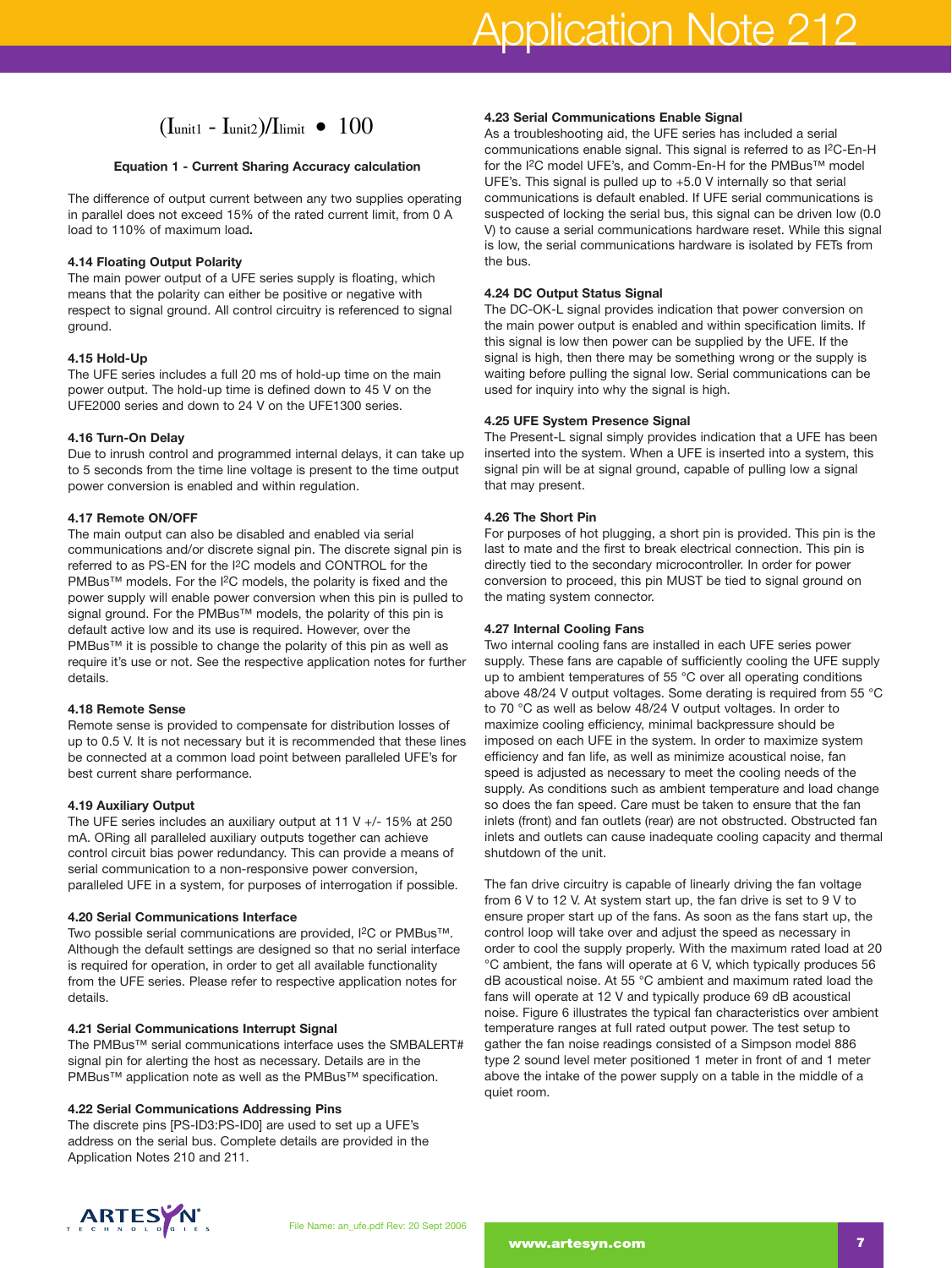

**Figure 6 - Typical Fan Noise Vs Ambient Temperature at Full Rated Load**

# **5. Safety**

## **5.1 Isolation**

The UFE series of power supplies have been designed in accordance with 60950-1 safety standards.

The UFE series of power supplies is intended for inclusion in other equipment and the installer must insure that it is in compliance with all the requirements of the end application.

The galvanic isolation is verified in an electric strength test during production, with the test voltage between input and output and input to chassis being 2,121 Vdc. The dielectric strength of the isolation is 2,510 Vdc from input to chassis, and 4,242 Vdc from input to output.

#### **5.2 Input Fusing**

Both AC lines of the UFE are independently fused internally.

### **6. EMC**

In order to meet the radiated class A or class B limits of EN55022, external filtering of the AC input power is required. In addition, if the output power leads will be exposed outside of the system chassis, or routed nearby the filtered AC input leads; it may also be necessary to filter the output power leads.

Figure 7 shows an appropriate external AC line filter that allows the UFE to meet class B radiated EMI, as well as substantially improve the conducted emissions. On the AC line side of the filter, small Y capacitors in the range of 100 to 470 pF are added from each line to chassis. In addition, a 1uF X capacitor is added between line 1 and line2. A common mode choke consisting of 8T:8T on opposite sides of a steward 28B1142-100 or equivalent core is used. On the UFE side of the filter, two larger Y capacitors of 4700pF from each line to chassis are included. No X capacitor is necessary on the UFE side of the filter.



#### **Figure 7 - The Recommended External AC filter Can Be Used To Meet EN55022 Class B Radiated Emissions.**

Figure 8 shows an appropriate external DC output filter needed to bring the output leads into compliance with EN55022 class B radiated emission limits. The DC output filter uses a 1T:1T common choke on a Steward 28R0880-000 or equivalent core. On both sides of the choke are four 0.47uF/100V 1206 X7R ceramic capacitors: 1 each from out+ and out- to chassis, and 2 between out+ and out-.



**Figure 8 - The Recommended External DC filter Can Be Used To Meet EN55022 Class B Radiated Emissions.**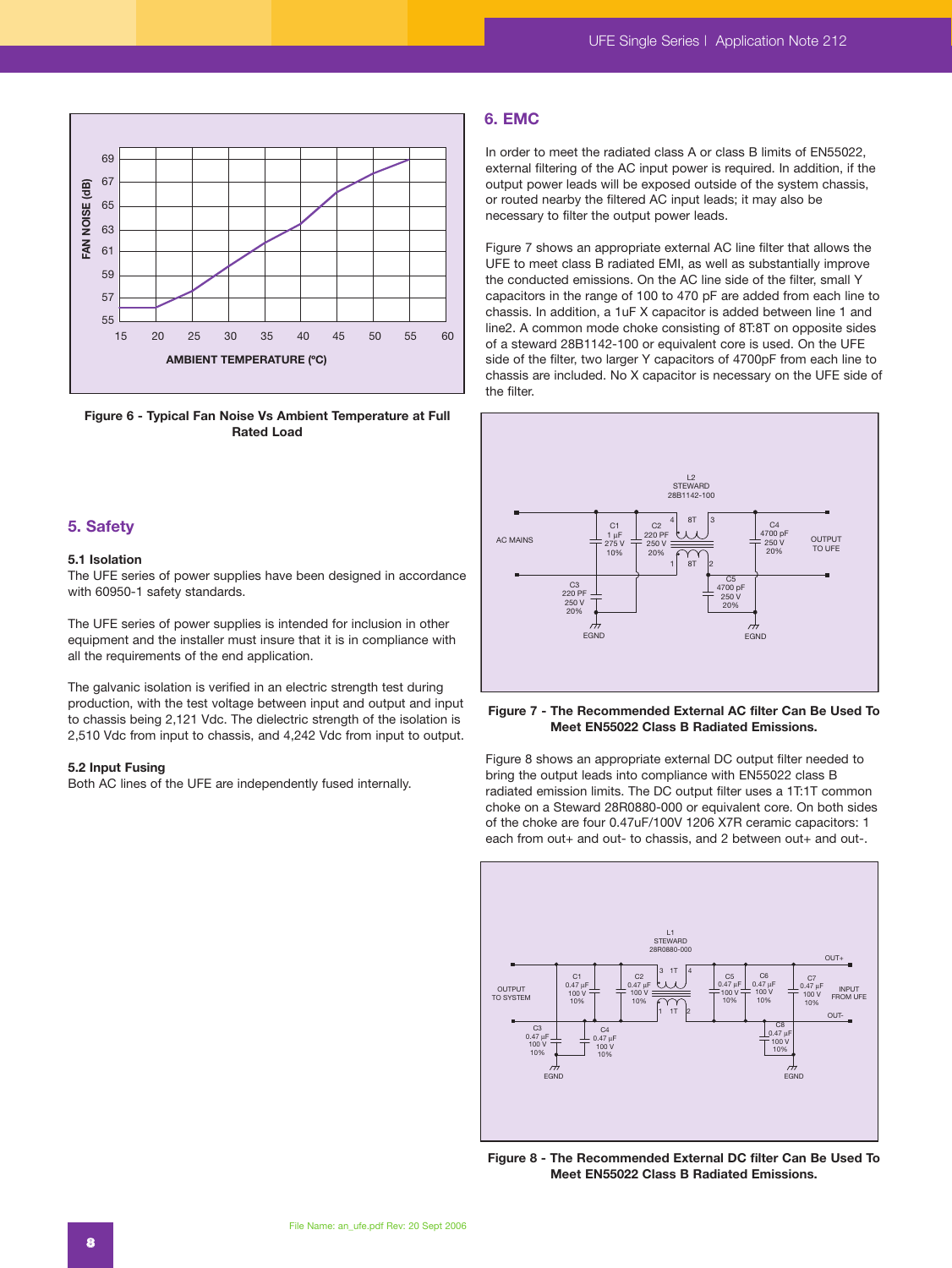# Application Note 212

For best filter performance, the AC input filter should be located away from the power supply and close to the power entry of the system chassis. If the filter must be located immediately behind the UFE, a shield wall that covers the UFE I/O connector is recommended. In addition, both AC and DC filters should be used. The shield wall must be mounted between the UFE connector and the external filters with the shield wall tied through the connector/filter circuit board to standoffs below the circuit board that connect the circuit board to the bottom system chassis floor. There should be 4 standoffs in a line parallel to the long dimension of the connector, spaced on approximately 1" centers. The shield wall should be approximately as wide as the UFE, and must bend over the UFE connector to attach with beryllium copper fingers (or equivalent) to the top chassis surface of the UFE. Because the shield wall is in the UFE airflow, it should be made from stamped sheet metal with a wide hole pattern (approximately 0.3" square openings).

# **7. Applications**

#### **7.1 Optimum Thermal Performance**

The electrical operating conditions of the UFE series of power supplies, namely:

- Input voltage,  $V_{in}$
- Output voltage,  $V_o$ <br>• Output current, L.
- Output current, I<sub>o</sub>

determine how much power is dissipated within the converter. The following parameters further influence the thermal performance and self-cooling capability of the UFE supply:

- Ambient Temperature
- Airflow Backpressure
- Altitude

In order to simplify system design capability, derating plots are given in Figures 9, 10 and 11. These figures show output power capability as a function of ambient temperature for different output voltage levels at low line conditions.



**Figure 9 - Thermal Derating Curve for UFE2000-96S48 Model High Line Input Voltage**



**Figure 10 - Thermal Derating Curve for UFE2000-96S48 Model Low Line Input Voltage**



#### **Figure 11 - Thermal Derating Curve for UFE1300-96S24 Model All Conditions**

Also, for operation above 1,524 m (5,000 ft) maximum operation temperature is derated by 2 ºC per 305 m (1,000 ft)

#### **7.2 Signal Ground**

All discrete signals, input and outputs, including serial communications, are referenced to signal ground. Signal ground needs to be tied directly to either side (+ OR -) of the main output in order to function correctly.